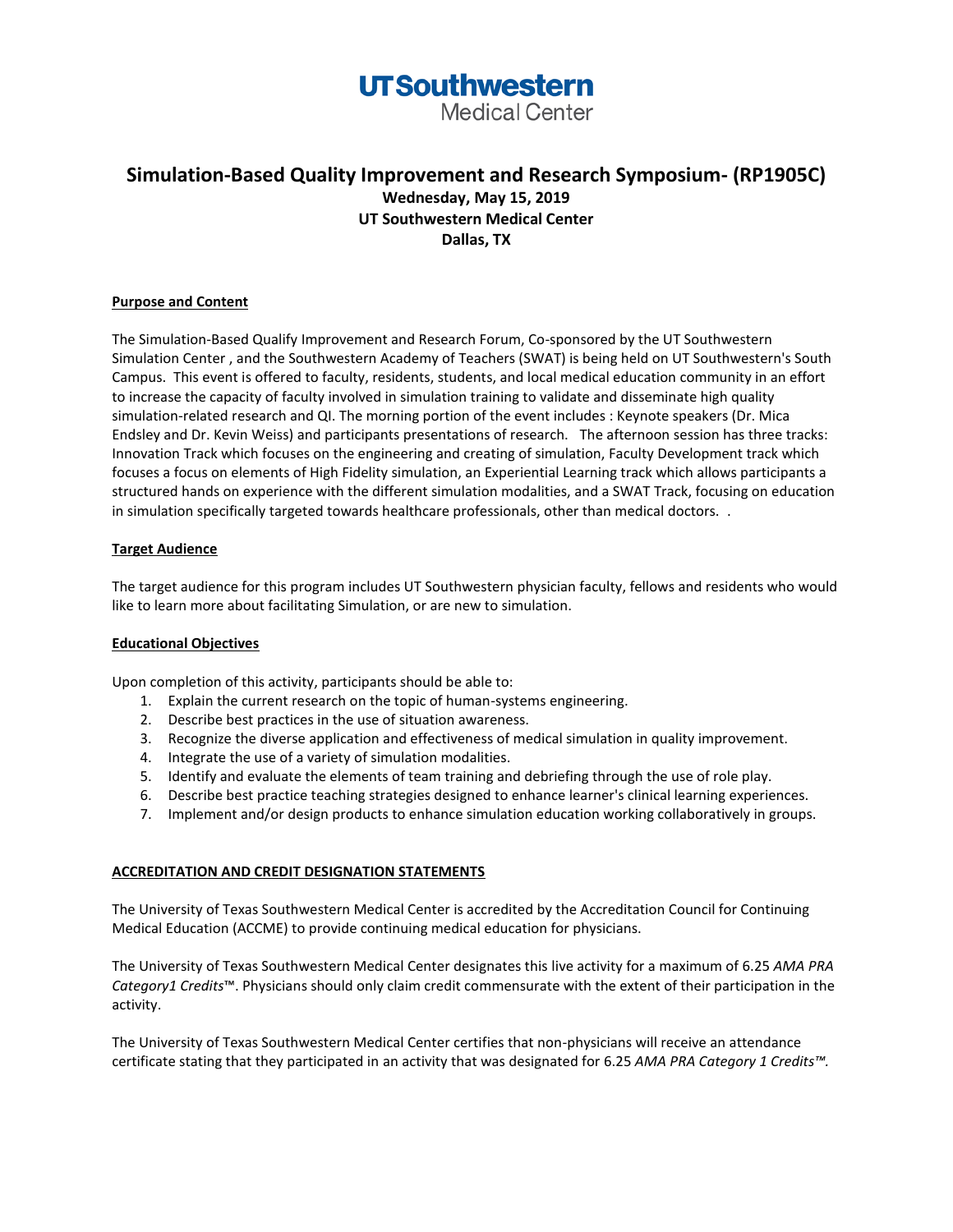**Medical Center** 

### **Simulation-Based Quality Improvement and Research Symposium- (RP1905C) Wednesday, May 15, 2019 UT Southwestern Medical Center Dallas, TX**

### **Co –Chairs**

**Daniel Scott, M. D.** Professor, Department of Surgery Assistant Dean, Simulation and Integration, Graduate Medical Education UT Southwestern Medical Center (Course Director)

### **Planning Committee**

**Philip Greilich, MD** Professor, Anesthesiology & Pain Management UT Southwestern Medical Center

**Deborah Hogg** Manager, Simulation Operations Simulation Center UT Southwestern Medical Center

**Kimberly Kho, MD, MPH** Associate Professor, Obstetrics and Gynecology UT Southwestern Medical Center

**Larissa Velez, M.D.** President, UT Southwestern Academy of **Teachers** Professor, Emergency Medicine UT Southwestern Medical Center

**Jamie Morgan, M.D.** Assistant Professor, Obstetrics and Gynecology UT Southwestern Medical Center

**Pamela Jones Ponners, Ph.D.** Curriculum Design Specialist Simulation Center UT Southwestern Medical Center

**Shannon Scielzo, PhD** Assistant Professor, Internal Medicine Associate Director of Education and Strategic Planning Consultant, Graduate Medical Education UT Southwestern Medical Center

### **Keynote Speakers**

**Mica Endsley, PhD** President SA Technologies

 **Kevin B. Weiss, MD, MPH** Chief, Sponsoring Institutions and Clinical Learning Environments Officer ACGME, USA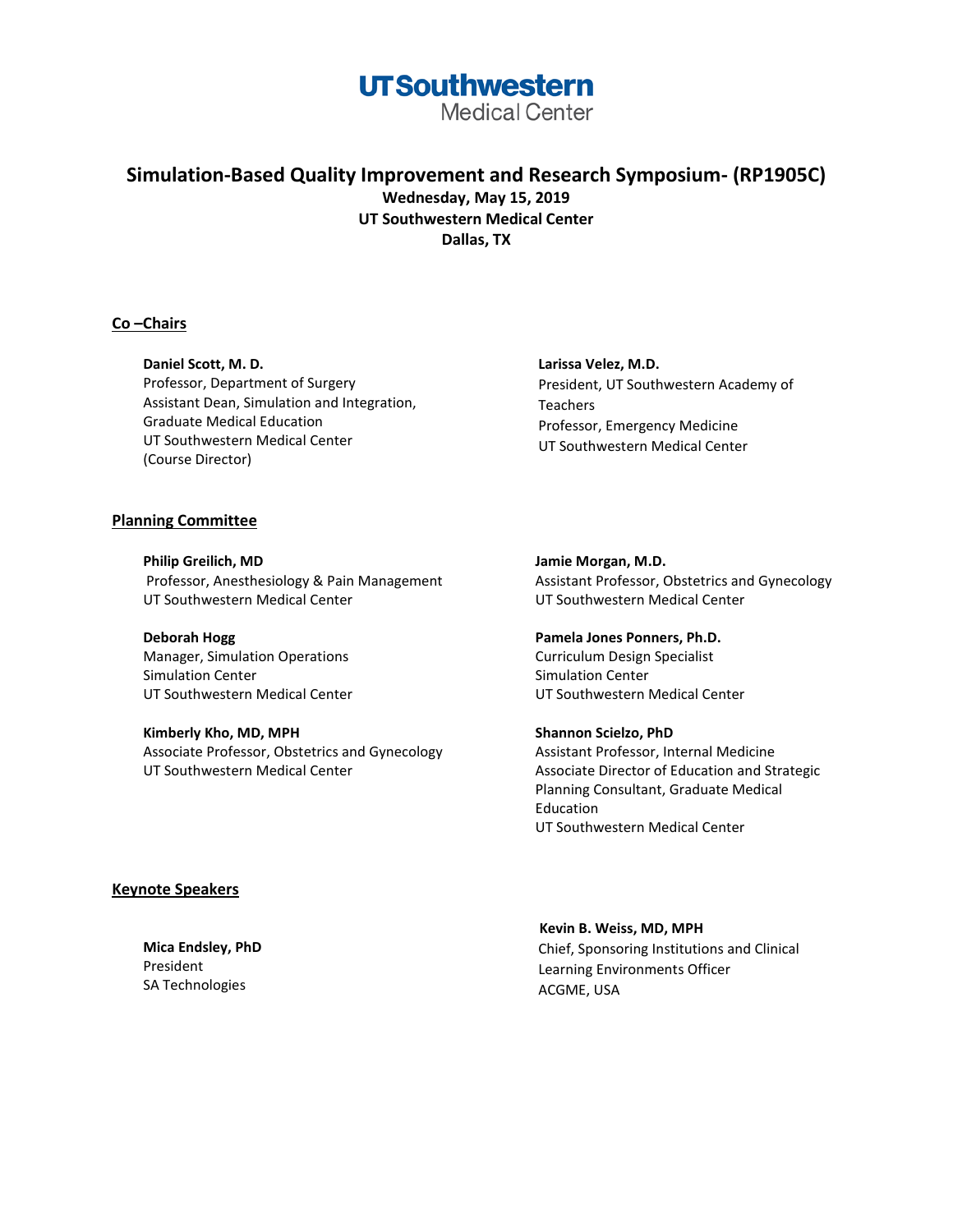**Medical Center** 

**Simulation-Based Quality Improvement and Research Symposium- (RP1905C) Wednesday, May 15, 2019 UT Southwestern Medical Center Dallas, TX**

### **Other Contributors, Speakers and Facilitators**

**Aditee Ambardekar, M. D.** Associate Professor, Anesthesiology & Pain Management UT Southwestern Medical Center

**Anthony Cuevas, Ph.D.** Clinical Professor, Simmons Teaching & Learning Department Southern Methodist University

**Jessica Hernandez, M. D.** Assistant Professor, Emergency Medicine UT Southwestern Medical Center

**Lindsey Jackson, M.D**. Clinical Fellow, Obstetrics and Gynecology UT Southwestern Medical Center

**Kavita Joshi, M.D.** Assistant Professor, Emergency Medicine UT Southwestern Medical Center

**Joo Lee** Medical Student-Research UT Southwestern Medical Center

**Ann Majewicz, Ph.D.** Assistant Professor of Mechanical Engineering University of Texas at Dallas

**Vidya Menon** Medical Student UT Southwestern Medical Center

**Venetia Orcutt, M.B.A. , Ph.D.** Associate Professor, School of Health Professions UT Southwestern Medical Center

**Caroline Park, M.D.** Assistant Professor, Surgery UT Southwestern Medical Center

**Anne Porter, M.D.** Assistant Professor Obstetrics and Gynocology UT Southwestern Medical Center

**Janine Prange-Kiel, PhD** Assistant Professor, Cell Biology-Neuroscience UT Southwestern Medical Center

**Caitlin Siropaides, D.O.** Assistant Professor, Internal Medicine UT Southwestern Medical Center

**Karuna Raj, M.D.** Assistant Professor, Radiology UT Southwestern Medical Center

**Robert Rege, M.D.** Associate Dean, Undergraduate Medical Education Associate Dean, Continuing Medical Education UT Southwestern Medical Center

**Dheepa Sekar, M.D.** Resident (PGY-3), Internal Medicine UT Southwestern Medical Center

**Jaini Sutaria, M.D.** Assistant Professor, Internal Medicine UT Southwestern Medical Center

**James Wagner, M. D.** Associate Dean for LCME Accreditation and Educational Outcomes Professor, Internal Medicine

**Joshua Weis, M.D.** Research Resident, Surgery UT Southwestern Medical Center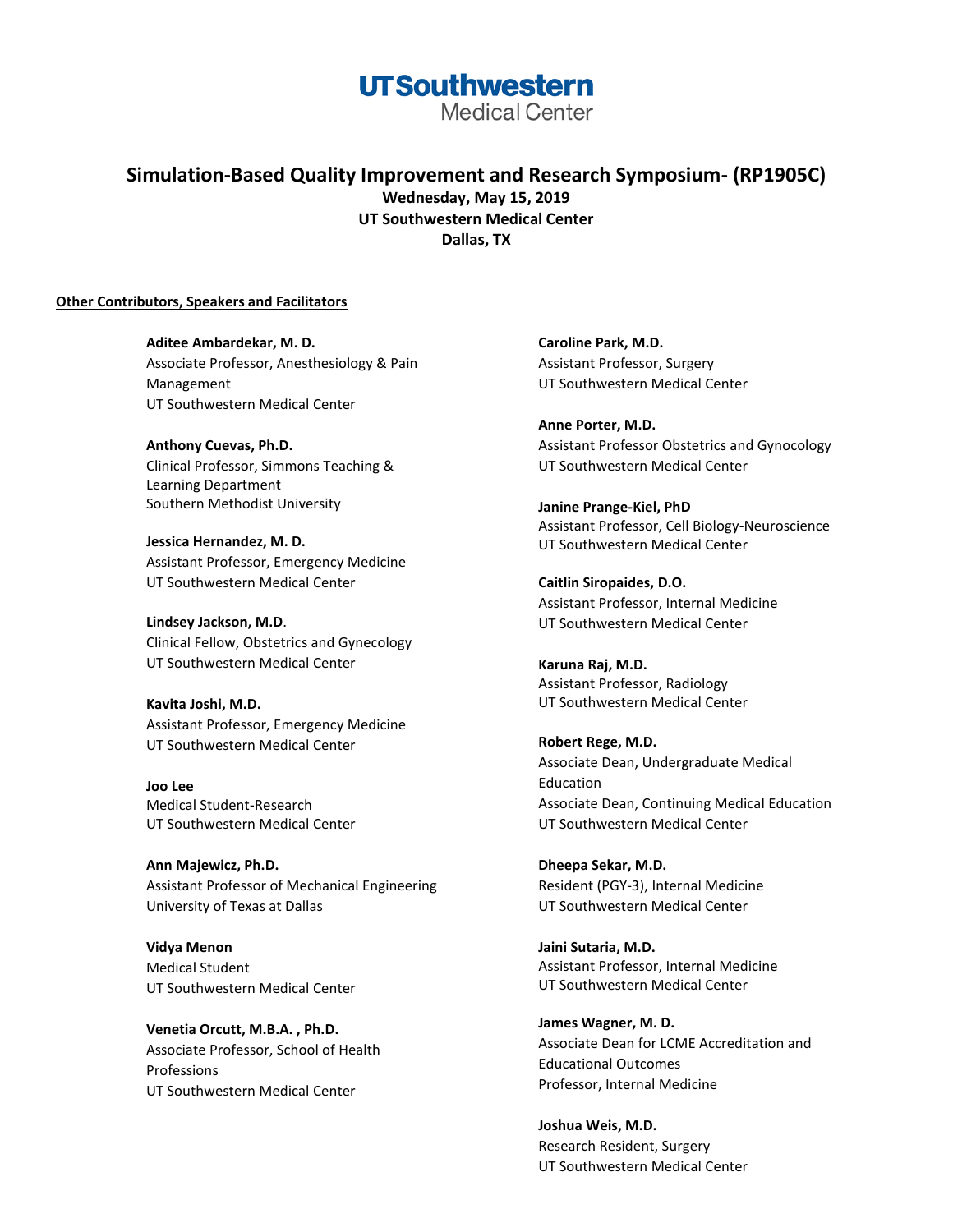**Medical Center** 

### **Simulation-Based Quality Improvement and Research Symposium- (RP1905C) Wednesday, May 15, 2019 UT Southwestern Medical Center Dallas, TX**

### **DISCLOSURE OF COMMERCIAL INTEREST**

As an organization accredited by the Accreditation Council for Continuing Medical Education (ACCME), The University of Texas Southwestern Medical Center, Office of Continuing Medical Education (UTSW CME) requires that the content of CME activities and related materials provide balance, independence, objectivity, and scientific rigor. Planning must be free of the influence or control of a commercial entity, and promote improvements or quality in healthcare. All persons in the position to control the content of an education activity are required to disclose all relevant financial relationships in any amount occurring within the past 12 months with any entity producing, marketing, re-selling, or distributing health care goods or services consumed by, or used on patients.

The ACCME defines "relevant financial relationships" as financial relationships in any amount occurring within the past 12 months that create a conflict of interest. The UTSW Office of CME has implemented a mechanism to identify and resolve all conflicts of interest prior to the activity. The intent of this policy is to identify potential conflicts of interest so participants can form their own judgments with full disclosure of the facts. activity.

### **Faculty Disclosures**

The following speakers have disclosed relevant financial interests with ACCME-defined commercial interests:

| Name                | <b>Commercial Interest</b>     | Nature of Relationship                 |
|---------------------|--------------------------------|----------------------------------------|
| Mica Endsley, Ph.D. | SA Technologies                | Employee                               |
|                     | Univ. of Wisconsin-HER Project | <b>Intellectual Property</b>           |
|                     | Cerner                         | <b>Travel Reimbursement</b>            |
| Jaini Sutaria, M.D. | Gilead, Inc.                   | Spouse-Speaker/travel<br>reimbursement |

*All other speakers, planners, moderators, and contributors to the content of this activity have disclosed NO relevant financial relationships.* 

### **Disclosure of Unlabeled Uses**

This educational activity may contain discussion of published and/or investigational uses of agents that *are not approved* by the U.S. Food and Drug Administration. For additional information about approved uses, including approved indications, contraindications, and warnings, please refer to the prescribing information for each product, or consult the Physicians' Desk Reference.